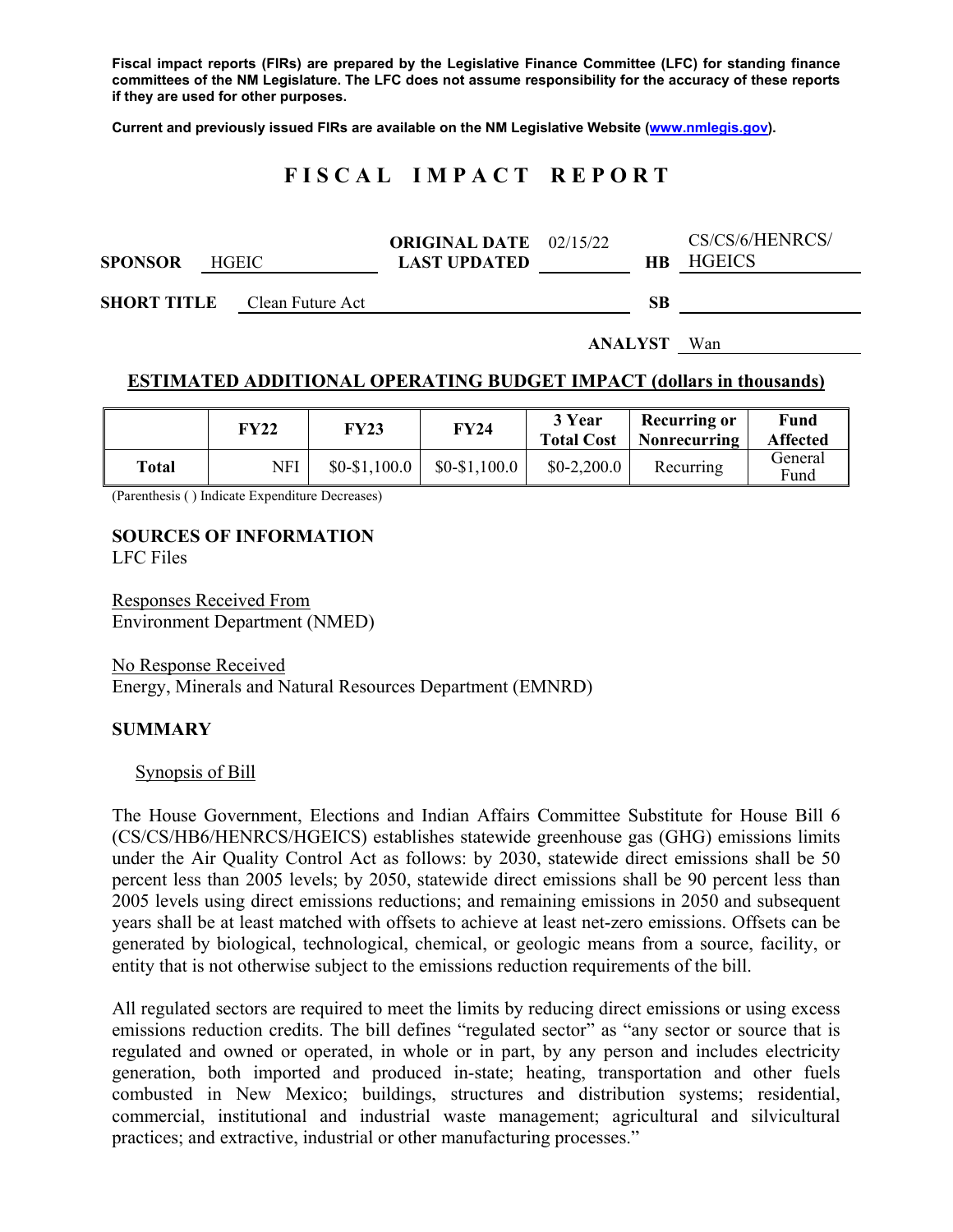## **CS/CS/House Bill 6/HENRCS/HGEICS – Page 2**

Beginning April 15, 2023, CS/CS/HB6/HENRCS/HGEICS requires state entities (defined as cabinet departments of the executive branch, the Regulation and Licensing Department, the State Land Office, the Public Regulation Commission, the Department of Agriculture, the Board of Regents of the University of New Mexico, and the Board of Regents of New Mexico State University) to report annually to the Environment Department (NMED) and Energy, Minerals and Natural Resources Department (EMNRD) on

1) the impacts of climate change on the state entity's programs and operations and, to the extent known, on disproportionately impacted communities;

2) the ways in which the state entity is able to integrate climate change adaptation and mitigation practices into its programs or operations;

3) to the extent known, the current and projected future direct GHG emissions from sources or sectors within the state entity's regulatory jurisdiction and the progress being made toward meeting the GHG emissions limits of HB6; and

4) any additional resources, statutory or regulatory authority, or programs needed to reduce direct GHG emissions from sources or sectors within the state entity's regulatory jurisdiction to meet the emissions limits established in HB6.

CS/CS/HB6/HENRCS/HGEICS requires NMED and EMNRD to annually publish a joint report on the state's progress toward meeting the legislation's emissions limits to include an emissions inventory, policies and strategies either in place already or necessary to achieve the required emission limits, programs needed to reduce GHG emissions from light-, medium- and heavyduty vehicles sold in the state and other sources, budgetary resources needed for program implementation, and opportunities to increase energy efficiency investments and targets for electric utilities.

The legislation authorizes NMED and EMNRD to coordinate the efforts needed in the state and among state agencies and to take any action authorized by law that is deemed necessary or appropriate by the secretaries of the departments for the state to meet the GHG emissions limits.

CS/CS/HB6/HENRCS/HGEICS creates new duties and powers for the Environmental Improvement Board (EIB), including statewide rulemaking to reduce direct emissions subject to the Air Quality Control Act per the limits in Section 3 of the bill. Such rules shall, at a minimum, require emissions reporting and disclosure; emissions reductions; protocols for the requirement, approval, and transfer of offset credits; and the assessment of reasonable fees on sources of emissions, revenue from which will be deposited in the general fund.

There is no effective date of this bill. It is assumed that the effective date is 90 days following adjournment of the Legislature.

# **FISCAL IMPLICATIONS**

NMED has provided several different figures for the agency's annual budget and staffing needs to implement this legislation, ranging from \$340 thousand for the introduced version of HB6 to \$1.75 million for the HGEIC substitute, despite that the agency's responsibilities have been nearly identical under each iteration. NMED now estimates a need of \$750 thousand annually for contractual services to support calculation of the 2005 emissions inventory baseline; the annual emissions inventory; rule-drafting legal assistance, including review of regulations from other states; an economic impact analysis; the development of the offset market trading rules and